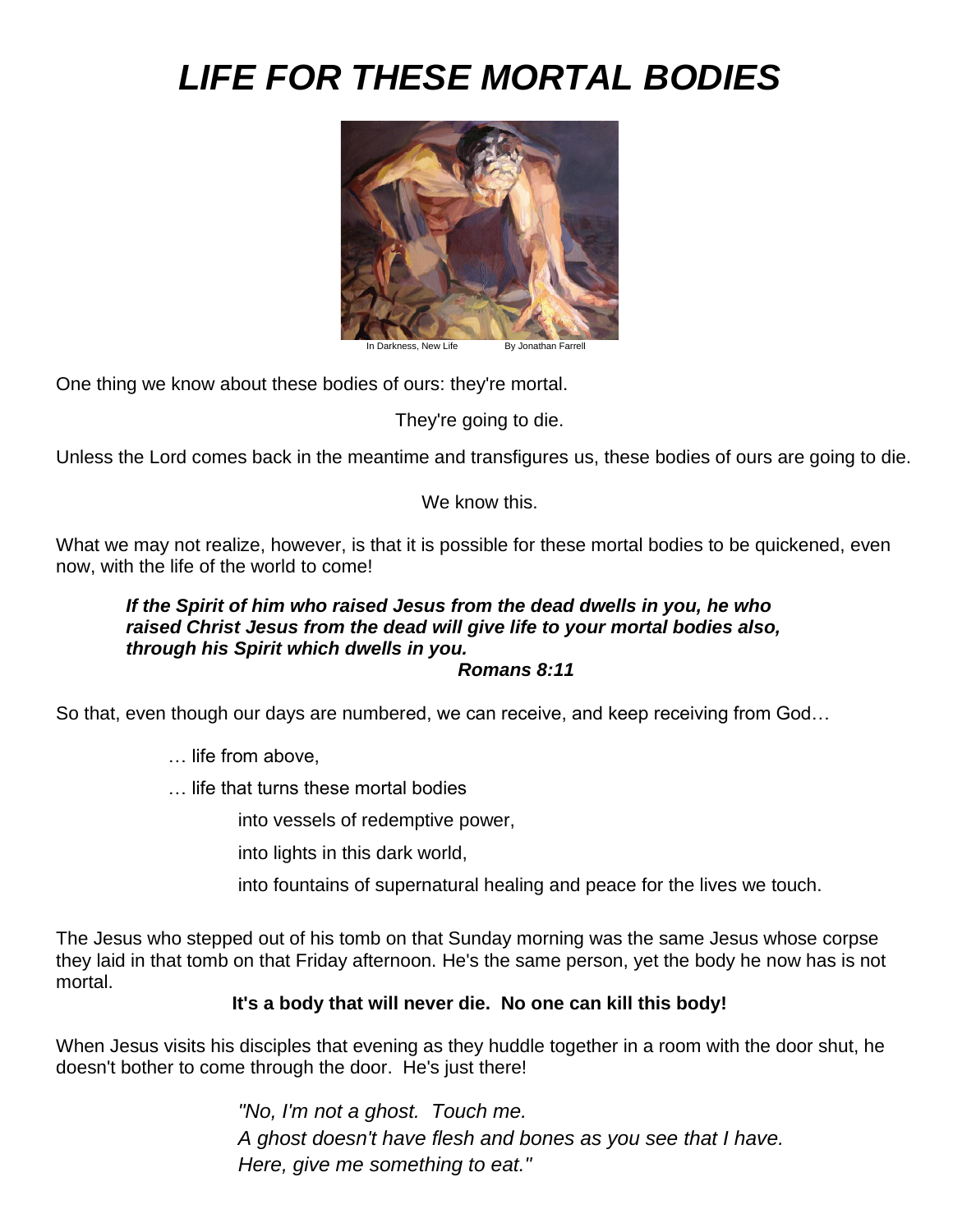*So it is with the resurrection of the dead. What is sown is perishable, what is raised is imperishable. It is sown in dishonor, it is raised in glory. It is sown in weakness, it is raised in power. It is sown a physical body, it is raised a spiritual body. There is a physical body; there is also a spiritual body. Thus it is written, "The first man Adam became a living being"; the last Adam became a life-giving Spirit.* 



*I Corinthians 15:42-45*

Don't Despise the Day of Small Beginnings By Jonathan Farrell

# **Jesus is the First-born of the New Creation, in a spiritual body.**

# **He's a Life-Giving Spirit.**

And notice, he came to the disciples not only to show them that he was alive from the dead, but also to give them something. Something he could not give them before.

From that day Jesus began giving to his followers his resurrection life, until he poured it out in fullness on the day of Pentecost.

*On the evening of that day, the first day of the week, the doors being shut where the disciples were, for fear of the Jewish leaders, Jesus came and stood among them and said to them, "Peace be with you." When he had said this, he showed them his hands and his side. Then the disciples were glad when they saw the Lord. Jesus said to them again, "Peace be with you. As the Father has sent me, even so I send you." And when he had said this, he breathed on them, and said to them, "Receive the Holy Spirit. If you forgive the sins of any, they are forgiven; if you retain the sins of any, they are retained."*

#### *John 20:19-23*

From that day to this he continues to impart this gift of resurrection life to those who open themselves to receive it.

We need to do more than remember the resurrection.

We need to receive from him the same life that raised him from the dead.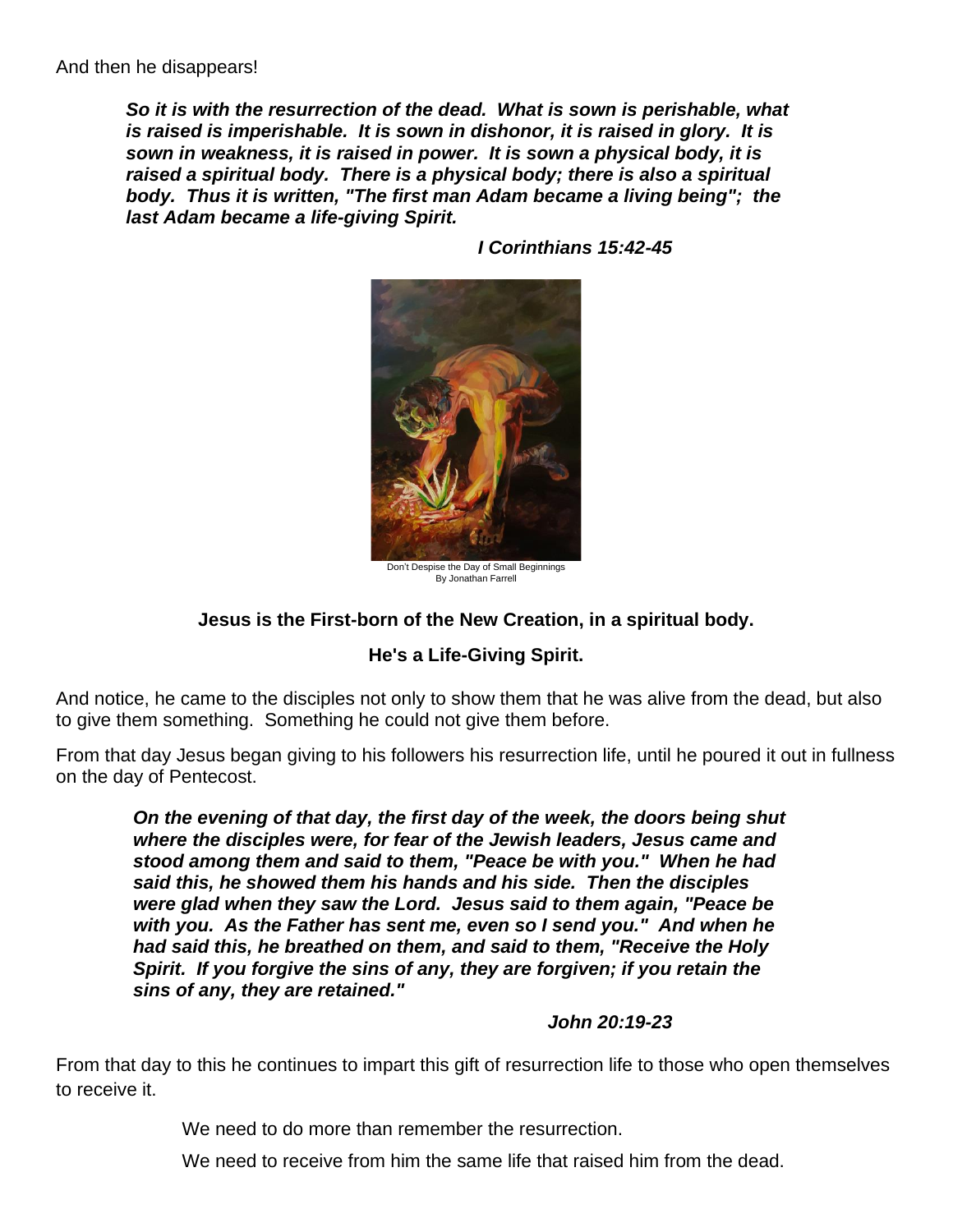*If the Spirit of him who raised Jesus from the dead dwells in you, he who raised Christ Jesus from the dead will give life to your mortal bodies also, through his Spirit which dwells in you.* 

*Romans 8:11*

**Yes, these bodies are mortal. They're going to die.**

Yet ever since his resurrection Jesus has been pouring into mortal bodies like ours,

**--- life from the world to come** 

**--- life which only he can give.**



*The true light that enlightens every man was coming into the world. He was in the world, and the world was made through him, yet the world knew him not. He came to his own home, and his own people received him not. But to all who received him, who believed in his name, he gave power to become children of God; who were born, not of blood, nor of the will of the flesh, nor of the will of man, but of God.*

*John 1:9-13*

**They're born of God.** 

# **They have God's life in them.**

# **God's Spirit.**

This power to become sons and daughters of God is none other than his resurrection Spirit, which gives life to these mortal bodies, light to these mortal minds.

We need to do more than commemorate an event which took place twenty centuries ago.

We need to draw near to the One who rose that day, and receive from him a fresh measure of his resurrection life!

Because, when we allow him to give his life to these bodies by his resurrection Spirit,...

#### **We become invulnerable until our work is done**

*(provided we don't go wandering out in front of trucks expecting God to protect us).*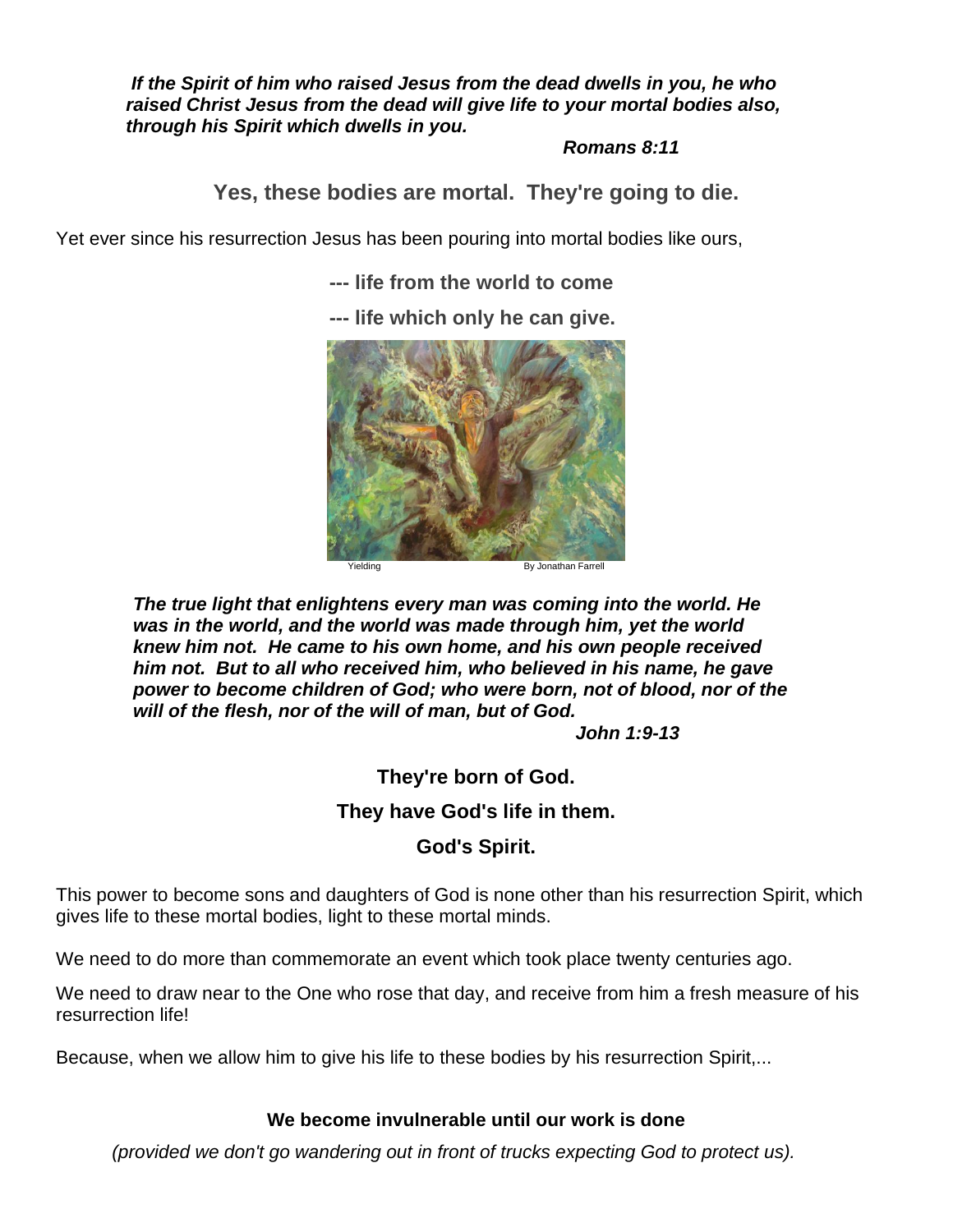#### **We become servants of the wisdom and power of heaven.**

So let's draw near to the Master and receive from him a fresh outpouring of the Spirit that raised him from the dead, giving life to these mortal bodies and light to these mortal minds.

His words to us are no different than the words he spoke to those first disciples:

# *"Peace be with you…..As the Father has sent me, even so I send you ...receive the Holy Spirit!"*

**"Here's the gift.** 

**I give it to you.** 

#### **Open your heart and let it come in."**

All we have to do is respond with open hearts,

*"Lord, here I am! I open myself to you. Flood me with your life. Fill me afresh with your Spirit!"*



New Life By Jonathan Farrell

Every person who reads these words, and seeks to open their heart to the Lord who is near you now, who accompanies you as you read, will surely be renewed by the same Spirit that raised him from the dead .... causing the life we live between now and the moment of our death to be directed and empowered by heaven.

*For all who are led by the Spirit of God are the sons of God. For you did not receive the spirit of slavery to fall back into fear, but you have received the spirit of sonship. When we cry, "Abba! Father!", it is the Spirit himself bearing witness with our spirit that we are children of God, and if children, then heirs, heirs of God and fellow heirs with Christ, provided we suffer with him in order that we may also be glorified together.*

#### *Romans 8:14-17*

So we allow the Lord Jesus to give us the gift he has been giving his followers since the day he rose from the dead.

We open ourselves to receive from him, life for these mortal bodies ... causing our remaining days on earth to be lived under the power of the world to come.